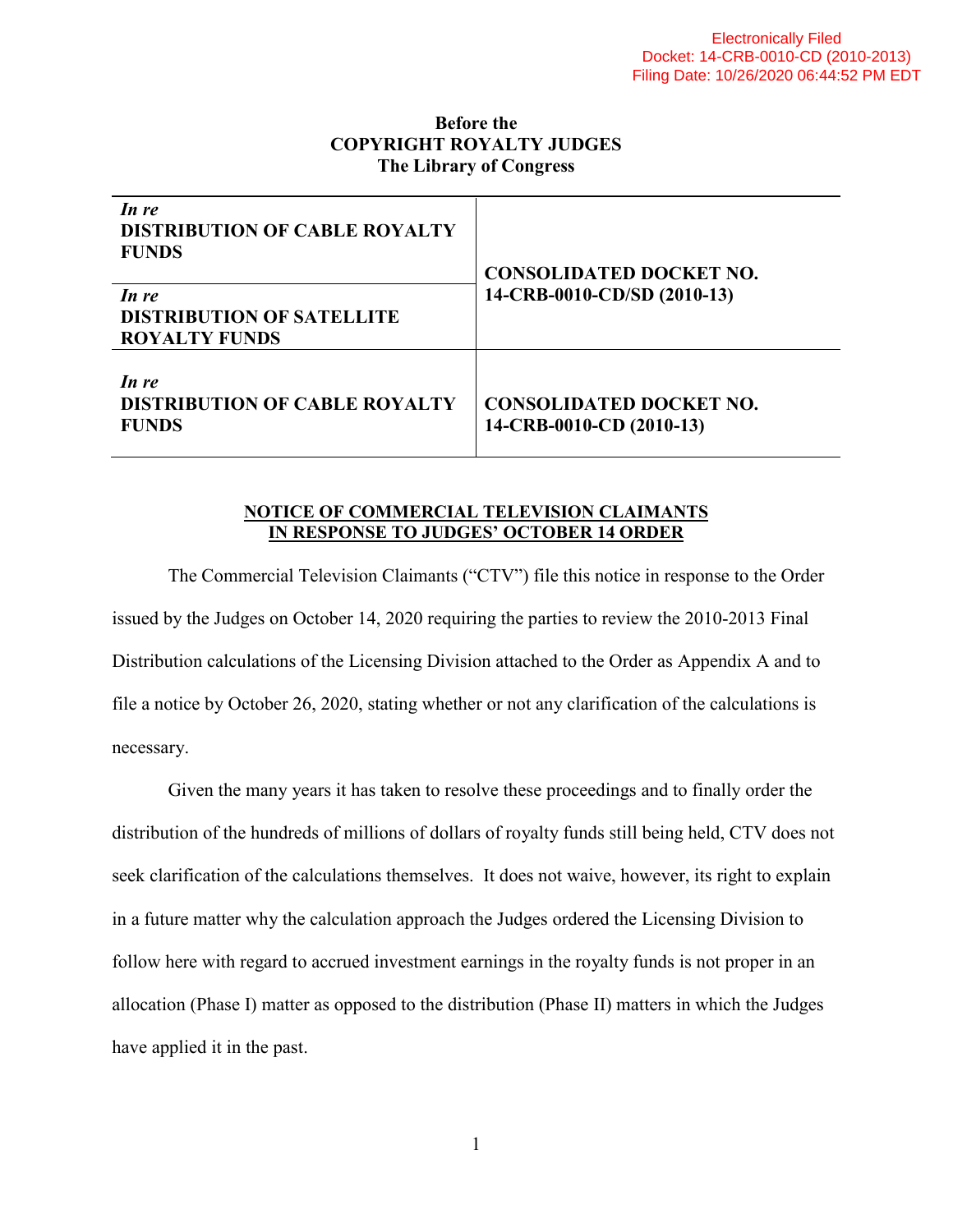Some clarification is needed not in the calculations but in the process for implementing the distribution of the calculated shares for 2013. Given the negative royalty balance calculated for the MPA share, the distribution shares of the remaining parties add up to an aggregate distribution that would be more than the total amount currently held in the 2013 royalty funds. CTV requests that the process for having MPA reimburse the fund be promptly determined, so that the final 2013 distribution shares calculated for the other parties may be distributed as soon as possible.

Respectfully submitted,

#### COMMERCIAL TELEVISION CLAIMANTS

By: <u>/s/ John Stewart</u> John I. Stewart, Jr. (DC Bar No. 913905) David Ervin (DC Bar No. 445013) CROWELL & MORING LLP 1001 Pennsylvania Avenue, N.W. Washington, D.C. 20004 Telephone: (202) 624-2685 Fax: (202) 628-5116

October 26, 2020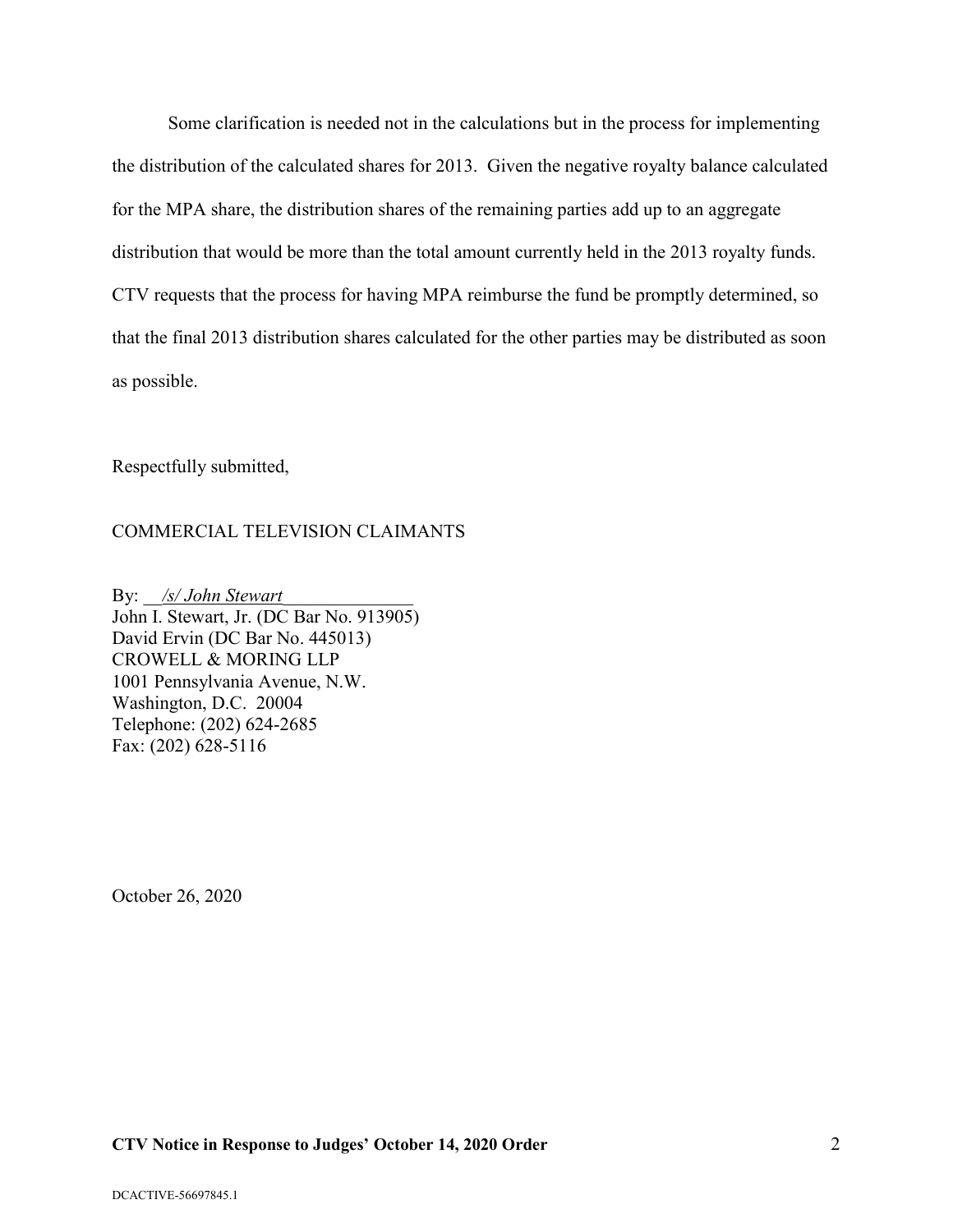## **CERTIFICATE OF SERVICE**

I hereby certify that on this 26th day of October, 2020, a copy of the foregoing was served upon all parties by filing in eCRB.

\_\_\_\_\_*/s/ David Ervin*\_\_\_\_\_\_\_\_\_\_\_\_\_\_